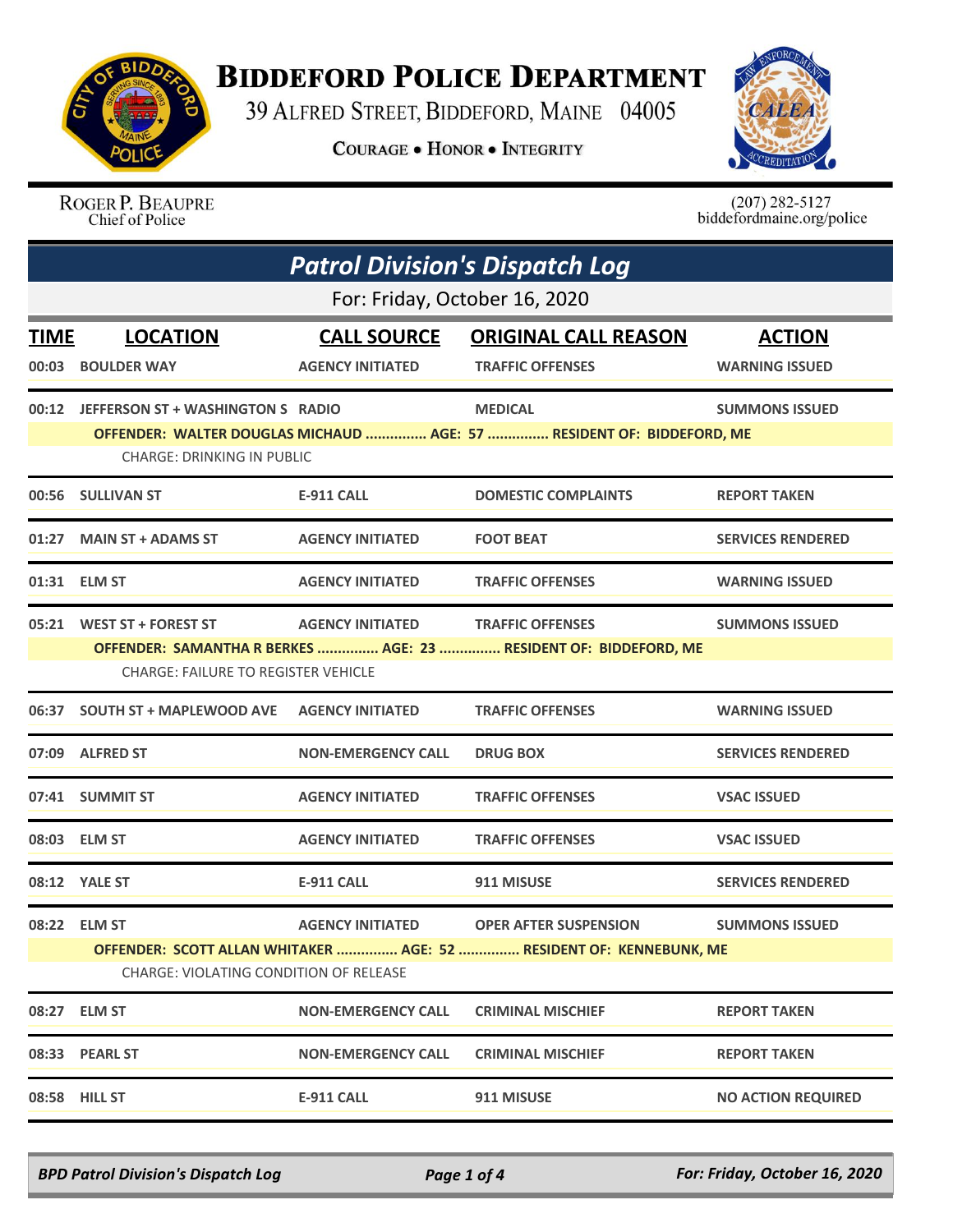| <b>TIME</b> | <b>LOCATION</b>                | <b>CALL SOURCE</b>        | <b>ORIGINAL CALL REASON</b>     | <b>ACTION</b>                |
|-------------|--------------------------------|---------------------------|---------------------------------|------------------------------|
|             | 09:09 ALFRED ST + ELM ST       | <b>E-911 CALL</b>         | 911 MISUSE                      | <b>SERVICES RENDERED</b>     |
|             | 09:10 ALFRED ST                | <b>AGENCY INITIATED</b>   | <b>TRAFFIC OFFENSES</b>         | <b>WARNING ISSUED</b>        |
|             | 09:11 FORTUNES ROCKS RD        | <b>AGENCY INITIATED</b>   | <b>CRIMINAL MISCHIEF</b>        | <b>UNFOUNDED</b>             |
|             | 09:18 ALFRED ST                | <b>AGENCY INITIATED</b>   | <b>TRAFFIC OFFENSES</b>         | <b>WARNING ISSUED</b>        |
|             | 09:29 ALFRED ST                | <b>AGENCY INITIATED</b>   | <b>TRAFFIC OFFENSES</b>         | <b>VSAC ISSUED</b>           |
|             | 09:55 BUZZELL RD               | <b>AGENCY INITIATED</b>   | <b>PRO-ACTIVE RESPONSE TEAM</b> | <b>REPORT TAKEN</b>          |
|             | 09:55 FOSS ST                  | <b>NON-EMERGENCY CALL</b> | <b>CHECK WELFARE</b>            | <b>SERVICES RENDERED</b>     |
|             | 09:58 TIGER WAY                | <b>NON-EMERGENCY CALL</b> | HARASSMENT/STALKING             | <b>REPORT TAKEN</b>          |
|             | 10:04 ALFRED ST                | <b>AGENCY INITIATED</b>   | <b>TRAFFIC OFFENSES</b>         | <b>VSAC ISSUED</b>           |
| 10:19       | <b>MAIN ST</b>                 | <b>WALK-IN AT STATION</b> | <b>WRIT OF POSSESSION</b>       | <b>NO ACTION REQUIRED</b>    |
|             | 10:47 ELM ST                   | <b>AGENCY INITIATED</b>   | <b>TRAFFIC OFFENSES</b>         | <b>WARNING ISSUED</b>        |
|             | 10:57 ELM ST                   | <b>AGENCY INITIATED</b>   | <b>TRAFFIC OFFENSES</b>         | <b>VSAC ISSUED</b>           |
| 11:17       | <b>WENTWORTH ST + WENTWORT</b> | <b>NON-EMERGENCY CALL</b> | <b>ARTICLES LOST/FOUND</b>      | <b>SERVICES RENDERED</b>     |
|             | 11:18 ALFRED ST                | <b>WALK-IN AT STATION</b> | <b>COURT ORDERED CHECK IN</b>   | <b>SERVICES RENDERED</b>     |
|             | 11:20 ELM ST                   | <b>AGENCY INITIATED</b>   | <b>TRAFFIC OFFENSES</b>         | <b>VSAC ISSUED</b>           |
|             | 11:26 SUMMER ST                | <b>E-911 CALL</b>         | <b>SPECIALIZED RESCUE</b>       | <b>TRANSPORT TO HOSPITAL</b> |
|             | 11:57 BIDDEFORD GATEWAY CTR    | <b>AGENCY INITIATED</b>   | <b>TRAFFIC OFFENSES</b>         | <b>VSAC ISSUED</b>           |
|             | 12:25 BAYBERRY RD              | E-911 CALL                | 911 MISUSE                      | <b>SERVICES RENDERED</b>     |
|             | 12:34 ORCHARD ST               | <b>AGENCY INITIATED</b>   | <b>PARKING COMPLAINT</b>        | <b>PARKING TICKET ISSUED</b> |
|             | <b>12:50 PIKE ST</b>           | <b>NON-EMERGENCY CALL</b> | <b>CIVIL COMPLAINT</b>          | <b>SERVICES RENDERED</b>     |
|             | <b>12:52 SOUTHGATE AVE</b>     | <b>AGENCY INITIATED</b>   | <b>ANIMAL COMPLAINT</b>         | <b>WARNING ISSUED</b>        |
|             | 12:57 GRANITE ST               | <b>WALK-IN AT STATION</b> | <b>SUSPICION</b>                | <b>REPORT TAKEN</b>          |
|             | 14:27 MAY ST                   | <b>NON-EMERGENCY CALL</b> | <b>THEFT</b>                    | <b>REPORT TAKEN</b>          |
|             | 15:12 POOL ST + LIBBY DR       | <b>AGENCY INITIATED</b>   | <b>TRAFFIC OFFENSES</b>         | <b>VSAC ISSUED</b>           |
|             | 15:39 ELM ST                   | <b>NON-EMERGENCY CALL</b> | <b>SUSPICION</b>                | <b>GONE ON ARRIVAL</b>       |

*BPD Patrol Division's Dispatch Log Page 2 of 4 For: Friday, October 16, 2020*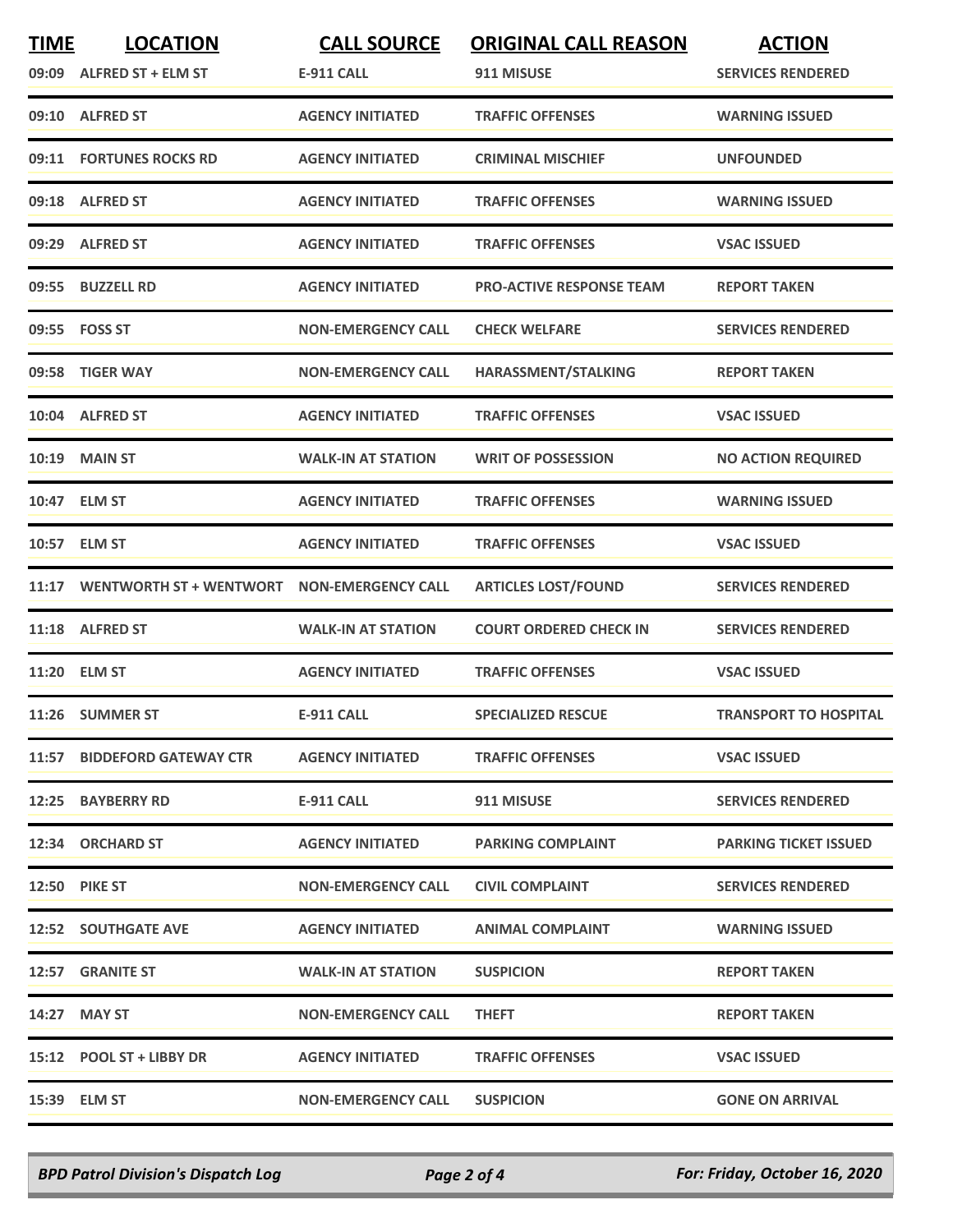| <b>TIME</b>  | <b>LOCATION</b><br>15:43 ALFRED ST                 | <b>CALL SOURCE</b><br><b>NON-EMERGENCY CALL</b> | <b>ORIGINAL CALL REASON</b><br><b>PAPERWORK</b>                                                    | <b>ACTION</b><br><b>SERVICES RENDERED</b> |
|--------------|----------------------------------------------------|-------------------------------------------------|----------------------------------------------------------------------------------------------------|-------------------------------------------|
|              | 15:58 ALFRED ST                                    | <b>AGENCY INITIATED</b>                         | <b>PAPERWORK</b>                                                                                   | <b>PAPERWORK SERVED</b>                   |
|              | 16:06 ALFRED ST                                    | <b>NON-EMERGENCY CALL</b>                       | 911 MISUSE                                                                                         | <b>CALL TRANSFERRED</b>                   |
|              | 16:32 SIMARD AVE                                   | <b>AGENCY INITIATED</b>                         | <b>PAPERWORK</b>                                                                                   | <b>NEGATIVE CONTACT</b>                   |
|              | 16:59 ALFRED ST                                    | <b>NON-EMERGENCY CALL</b>                       | <b>DOMESTIC COMPLAINTS</b>                                                                         | <b>UNFOUNDED</b>                          |
|              | 17:25 MAIN ST                                      | <b>E-911 CALL</b>                               | <b>DOMESTIC COMPLAINTS</b>                                                                         | <b>REPORT TAKEN</b>                       |
|              | 17:34 HILLS BEACH RD + HERON COVE AGENCY INITIATED |                                                 | <b>TRAFFIC OFFENSES</b>                                                                            | <b>WARNING ISSUED</b>                     |
|              | 17:55 WEST ST + DELTA DR                           | <b>AGENCY INITIATED</b>                         | <b>TRAFFIC OFFENSES</b>                                                                            | <b>VSAC ISSUED</b>                        |
|              | 18:15 HILL ST                                      | <b>NON-EMERGENCY CALL</b>                       | <b>DOMESTIC COMPLAINTS</b>                                                                         | <b>REPORT TAKEN</b>                       |
|              | 18:34 ALFRED ST                                    | <b>NON-EMERGENCY CALL</b>                       | <b>ASSIST CITIZEN</b>                                                                              | <b>SERVICES RENDERED</b>                  |
|              | 18:38 MEDICAL CENTER DR                            | <b>NON-EMERGENCY CALL</b>                       | <b>MENTAL ILLNESS CASES</b>                                                                        | <b>REFERRED OTHER AGENCY</b>              |
| 18:45 RAY ST |                                                    | <b>NON-EMERGENCY CALL</b>                       | <b>SUSPICION</b>                                                                                   | <b>NEGATIVE CONTACT</b>                   |
| 18:57        | <b>MAIN ST</b><br><b>CHARGE: CRIMINAL MISCHIEF</b> | <b>NON-EMERGENCY CALL</b>                       | <b>OUT FOR FOLLOW UP</b><br>OFFENDER: PATRICK C. MCKINNY  AGE: 36  RESIDENT OF: CAPE ELIZABETH, ME | <b>SUMMONS ISSUED</b>                     |
|              | <b>19:00 MAIN ST</b>                               | <b>NON-EMERGENCY CALL</b>                       | <b>CHECK WELFARE</b>                                                                               | <b>GONE ON ARRIVAL</b>                    |
|              | 19:22 ALFRED ST + MARINER WAY                      | <b>AGENCY INITIATED</b>                         | <b>TRAFFIC OFFENSES</b>                                                                            | <b>WARNING ISSUED</b>                     |
|              | 19:38 ALFRED ST + ARENA DR                         | <b>AGENCY INITIATED</b>                         | <b>TRAFFIC OFFENSES</b>                                                                            | <b>WARNING ISSUED</b>                     |
|              | 20:03 ALFRED ST                                    | <b>NON-EMERGENCY CALL</b>                       | <b>COURT ORDERED CHECK IN</b>                                                                      | <b>NO VIOLATION</b>                       |
|              | 20:15 POOL ST                                      | <b>AGENCY INITIATED</b>                         | <b>TRAFFIC OFFENSES</b>                                                                            | <b>WARNING ISSUED</b>                     |
|              | 20:29 ALFRED ST                                    | <b>NON-EMERGENCY CALL</b>                       | <b>SUSPICION</b>                                                                                   | <b>SERVICES RENDERED</b>                  |
|              | 20:30 POOL ST                                      | <b>AGENCY INITIATED</b>                         | <b>TRAFFIC OFFENSES</b>                                                                            | <b>WARNING ISSUED</b>                     |
|              | 20:36 ALFRED ST                                    | <b>NON-EMERGENCY CALL</b>                       | <b>DISTURBANCE / NOISE</b>                                                                         | <b>SERVICES RENDERED</b>                  |
|              | 20:36 FOSS ST                                      | <b>E-911 CALL</b>                               | <b>DOMESTIC COMPLAINTS</b>                                                                         | <b>REPORT TAKEN</b>                       |
|              | 20:53 ELM ST                                       | <b>AGENCY INITIATED</b>                         | <b>TRAFFIC OFFENSES</b>                                                                            | <b>WARNING ISSUED</b>                     |
|              | <b>21:12 VINE ST</b>                               | <b>NON-EMERGENCY CALL</b>                       | <b>MISSING PERSON</b>                                                                              | <b>SERVICES RENDERED</b>                  |

*BPD Patrol Division's Dispatch Log Page 3 of 4 For: Friday, October 16, 2020*